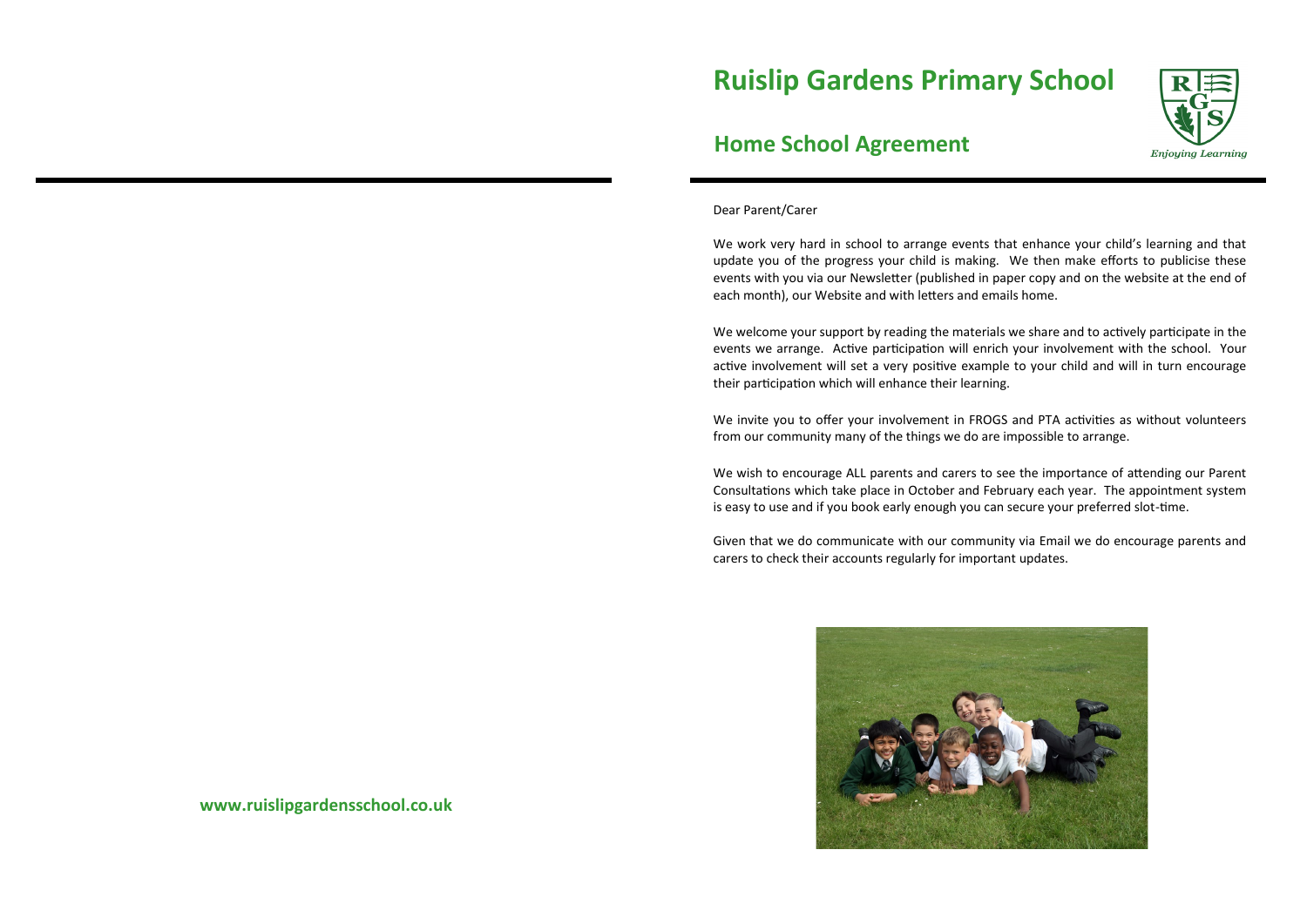## **Our commitment to your child**

At Ruislip Gardens School, our aim is to meet the needs and raise the standards of all our learners through the provision of high quality teaching and learning in an enjoyable, safe and stimulating environment.

We aim to provide a curriculum that is broad and balanced and one that provides a wide variety of experiences and challenges for all our pupils.

We will keep parents and carers updated about their child's progress and will offer opportunities for parents and carers to become involved in the daily life of the school.

We promote an inclusive ethos in which all pupils are valued and can develop the necessary skills and attitudes to take their place as lifelong learners in the wider community.

We work in collaboration with the parents and carers of children in our school to encourage positive and respectful behaviour, good attendance at school and a focused approach to learning. We also work to support children's health and welfare in a collaborative way.

We regularly update and publish policies that support this, which include our Attendance, Behaviour, Uniform, Homework and First Aid Policies and our Home School Agreement. These are published on our school website.

Please visit our website regularly for important updates and make every effort to attend any briefing meetings that are arranged.

This booklet sits alongside the school policies (which outline the school's commitment and approaches) and has been designed to encourage parents and carers to focus on their commitments to our collaborative efforts.

**We invite parents/carers to support us in our endeavours and confirm their commitment to this by signing the relevant areas in this document.**

**We invite pupils to read and understand the commitments they must make as a pupil of our school on the facing page.**

## **Parent Consultations** Name of Child : example 2 and 2 and 2 and 2 and 2 and 2 and 2 and 2 and 2 and 2 and 2 and 2 and 2 and 2 and 2 and 2 and 2 and 2 and 2 and 2 and 2 and 2 and 2 and 2 and 2 and 2 and 2 and 2 and 2 and 2 and 2 and 2 and 2 and

I wish to confirm that I will continue to support the school and my child in the ways outlined in this booklet:

| Year      | Date: | Parent/Carer<br>Signature |
|-----------|-------|---------------------------|
| Nursery   |       |                           |
| Reception |       |                           |
| Year 1    |       |                           |
| Year 2    |       |                           |
| Year 3    |       |                           |
| Year 4    |       |                           |
| Year 5    |       |                           |
| Year 6    |       |                           |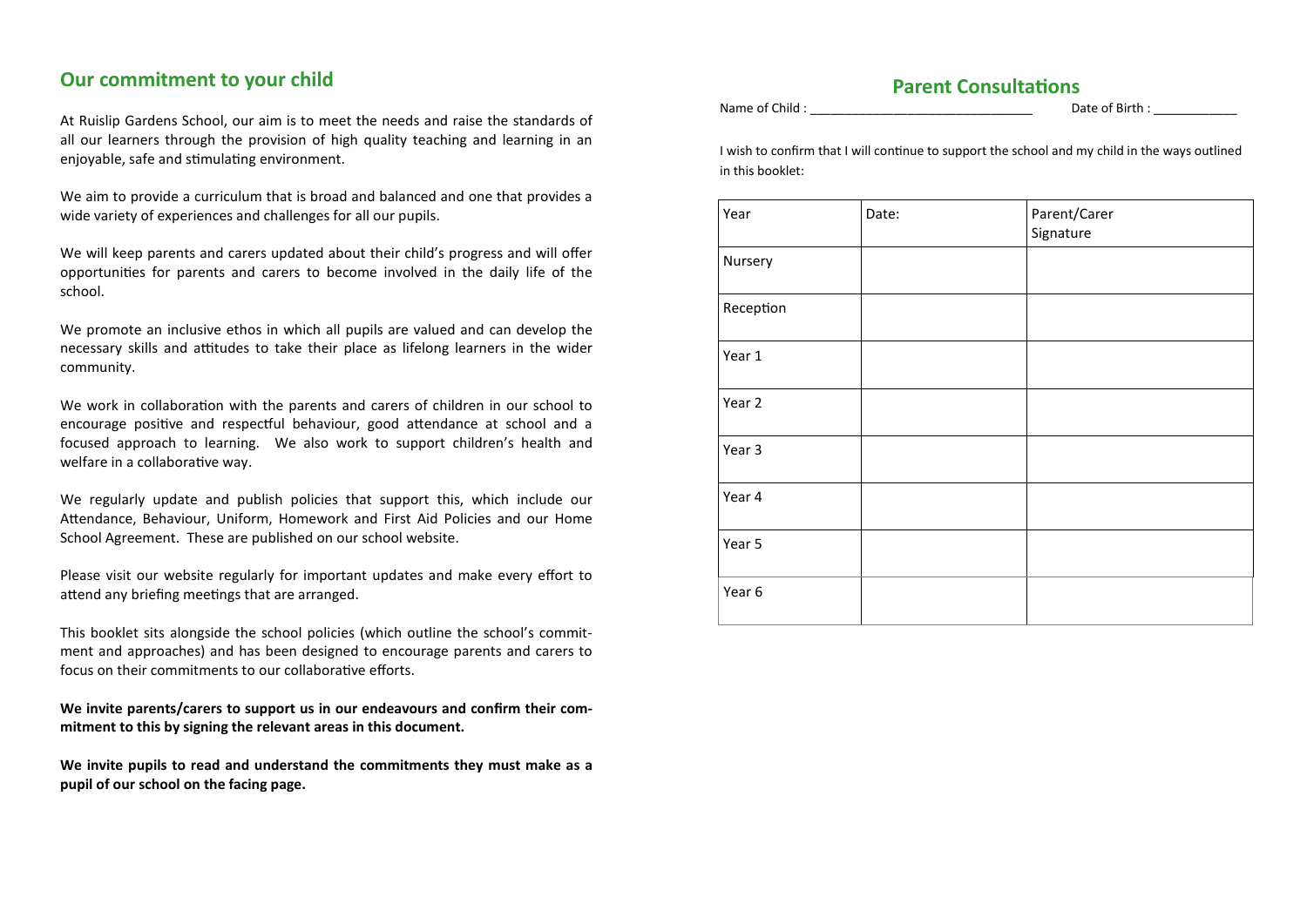# Parents/Carers Commitment to our school continued... Pupil commitments to our school

## **Safer Internet and Media Use**

- I will support the school's safer internet ethos
- I will educate my child on the importance of data privacy on the internet
- I will discourage my child from entering inappropriate chat rooms whilst on gaming sites
- I will ensure my child only accesses age appropriate games and other sites
- I will discourage my child from posting 'selfies' that reveal their location, the name of their school or too much personal information
- I will discourage my child from using chat rooms or social media which is not appropriate for their age-group
- I will educate my child of the risks of communicating with those they do not know online
- I will encourage my child to be polite and friendly in all their e-communications
- I will aim to deter my child from using the internet to be unkind to others
- I will make clear to my child that they must not post pictures or information about others online
- Neither I nor my child will post anything detrimental to the school
- I will not post photographs of other school children online
- I will alert school staff if I see any postings online that are detrimental to the school or its staff.

- Attend school regularly and on time.
- Wear the school uniform and bring all the equipment I need everyday.
- Take care of all school resources and help keep our school free from litter.
- Try to learn something new each lesson and always do my best.
- Share my feelings honestly and politely and show consideration for others in school.
- Behave sensibly and think before I act so we can be happy and safe as we learn.
- Try to think for myself, take responsibility for my actions and be and active learner.
- Observe all school rules and treat everyone with respect and care
- **•** Treat others as I would like to be treated

Signature : \_\_\_\_\_\_\_\_\_\_\_\_\_\_\_\_\_\_\_\_\_\_\_\_\_\_\_\_\_\_\_\_ Date : \_\_\_\_\_\_\_\_\_\_\_\_\_\_

## **Pupil commitments to Internet Safety**

- We will always ask permission before using the internet or entering a website unless approved by our teacher. (Infants must have adult supervision)
- We will not look at or delete other people's files or folders.
- We will only bring in memory sticks/flash drives to use when permitted.
- We will not use chat rooms or download information without permission.
- When we send e-mails they will be polite and friendly.
- We *never* give out personal details address/phone number/full name
- We only email people our teacher has approved
- We *never* arrange to meet anyone we don't know from the internet
- We ask permission before opening emails/attachments sent by those we don't know
- We will immediately close any web pages we don't like and tell the teacher
- The school may monitor any files/sites visited/folders/discs used by pupils. Nothing is private.
- We understand that if we break the rules we could be stopped from using the Internet or computers.

Signature : \_\_\_\_\_\_\_\_\_\_\_\_\_\_\_\_\_\_\_\_\_\_\_\_\_\_\_\_\_\_\_\_ Date : \_\_\_\_\_\_\_\_\_\_\_\_\_\_